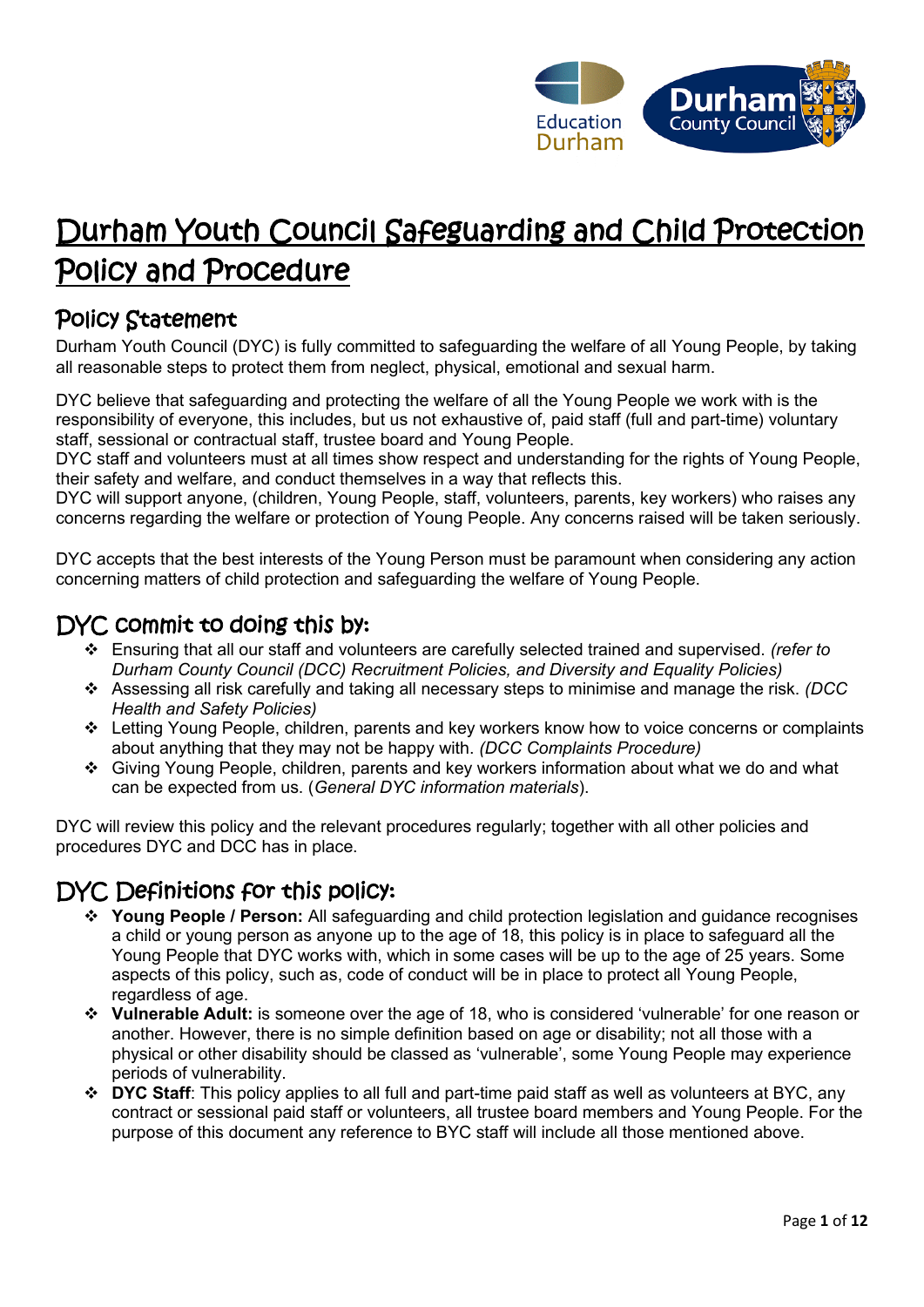# Roles and Responsibilities

**The designated safeguarding officer(s) have the following responsibilities:**

- ❖ To ensure that this policy and procedure is disseminated, implemented and adhered to at all times.
- ❖ To be familiar with and have an understanding of relevant legislation and guidance relating to safeguarding and child protection.
- ❖ To receive all information from staff, Young People, parents or carers about any child protection concern or issue, to assess this information promptly and take any appropriate actions and maintain records.
- ❖ To liaise with and be familiar with relevant staff in external child protection agencies, and to make referrals as and when necessary. When making a referral to do so having spoken to relevant member staff/CEO and the Young Person involved.
- $\div$  To arrange appropriate training and support for all relevant staff.
- ❖ To provide support during and after incidents involving child protection.
- ❖ To monitor and maintain records to provide feedback to BYC on the number of safeguarding concerns and incidents, and the outcomes of these.

### **Designated Safeguarding Lead for Durham Youth Council:**

**Participation & Engagement Officer** 

**[youthvoice@durham.gov.uk](mailto:catharine.harwood@durham.gov.uk)**

### **All staff have the following responsibilities:**

- ❖ To adhere to all the points and procedures outlined within this policy.
- ❖ To report any incidents, concerns, suspicions and/or allegations they have regarding a young person's wellbeing and/or safety, in-line with DYC reporting procedures (see later section), which include concerns about the conduct of staff / volunteers.
- ❖ To attend induction or any training courses including on-going training in relation to safeguarding and child protection.
- $\div$  To use support sessions, such as supervision, to discuss any child protection or safeguarding concerns or issues.

### Recruitment and selection

We practice safer recruitment, which involves taking up references for all staff and undertaking DBS checks where applicable. Please refer to DCC's recruitment and selection and also Diversity and equality policies and procedures.

### Training and support

- ❖ All new DYC staff, during their induction period, will receive information and briefing on this and other policies and any child protection issues.
- ❖ All existing staff will receive up to-date training and information regarding changes in legislation, guidance and procedures regularly from the designated safeguarding officer(s), including refresher training.

### Visitors and External Organisations

Any visitors or external organisations working with DYC should be made aware of this policy and follow it as any member of staff would be expected to.

Where possible, any visitors or external organisations who will come into contact with our Young People should provide evidence of relevant and appropriate checks, for example; a valid DBS. It is the responsibility of DYC staff to check this. In the event that visitors or external organisations do not have the appropriate evidence, then it is the responsibility of DYC staff to ensure the appropriate measures are taken to safeguard our Young People, for example; the visitor or external agency are never to be left unsupervised with a Young Person(s).

It is important that the visitor / external organisation are made aware that during their consultation time with Young People, there could be a situation where there is a disclosure made. In the event that a Young Person(s) makes a disclosure to a visitor or external organisation, the visitor is to refer to our procedure as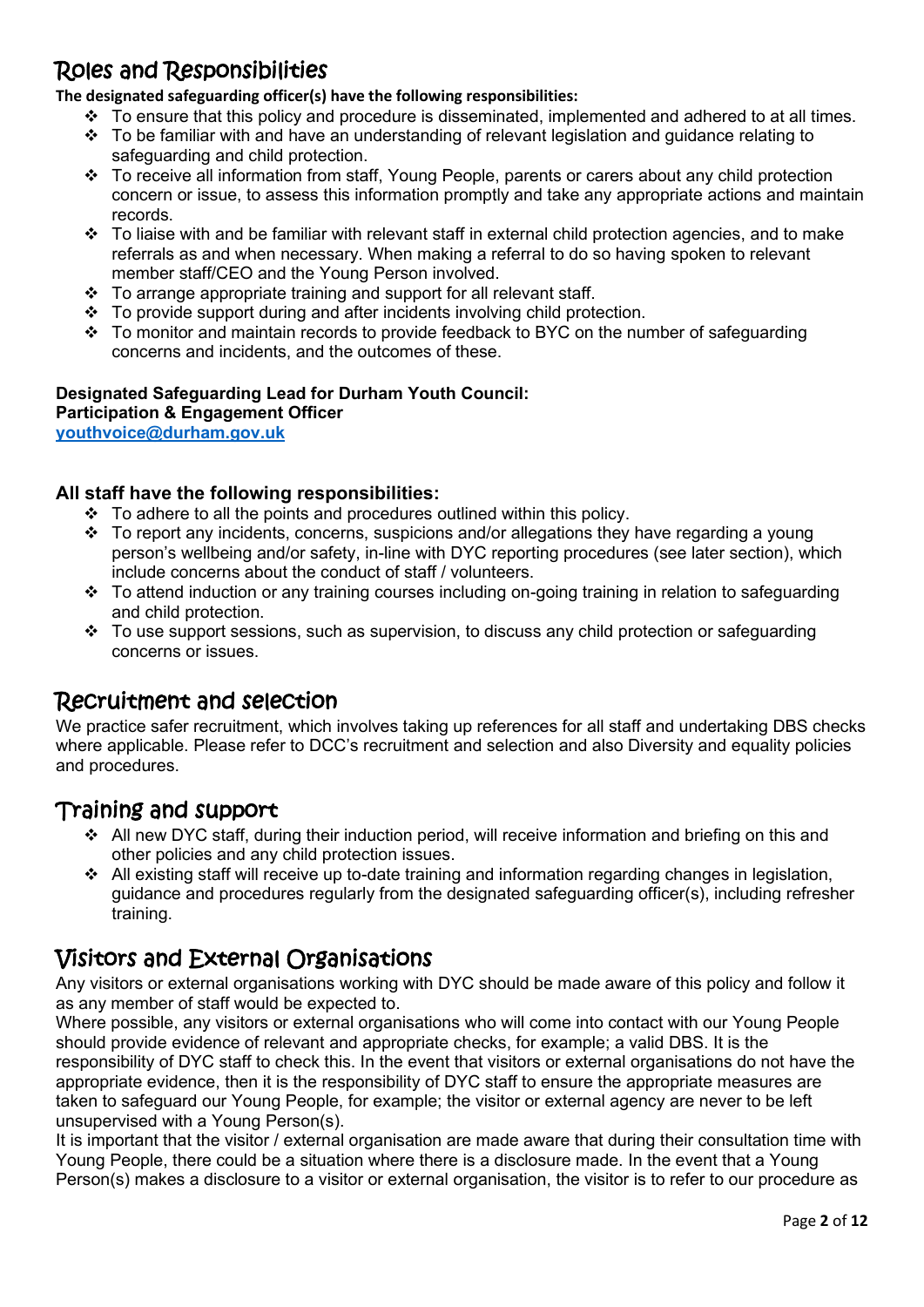described later in this policy. They are to report this disclosure to the relevant member of DYC staff who can support further.

# Code of conduct

All members of its staff at DYC should have a clear understanding of the responsibilities and powers their positions of trust carry. Staff are expected to follow the Code of Conduct of DCC. This code of conduct has clearly outlined what is acceptable behaviour and what is not, and how to behave appropriately when working for DCC.

In addition to DCC's Code of Conduct, DYC will follow the below to ensure that when working with Young People, we are ensuring that the 'position of trust' is not abused. This will not only protect those in the positions of trust but also safeguards those being cared for.

## DYC code of conduct

### **Staff must always:**

- ❖ Treat everyone with respect and dignity.
- ❖ Respect and be sensitive to individual's beliefs and religions.
- ❖ Act as a good role model.
- ❖ Dress appropriately for the role.
- ❖ Respect a Young Person's right to privacy.
- ❖ Assess the risks likely to be incurred in all situations, activities, building and trips to ensure all potential dangers have been identified and the risk minimised.
- ❖ Plan to have more than one adult present on activities/trips.
- ❖ Take any allegations, suspicions or concerns about abuse which a young person makes seriously (including those made against staff) and report them following appropriate procedures.
- ❖ Provide an opportunity and environment for Young People to talk to the relevant staff member about any concerns they may have.
- ❖ Provide an environment that encourages Young People and adults to feel comfortable and confident in challenging any attitudes, behaviours or language that may be discriminatory or inappropriate in any way. (i.e. racial, sexual, bullying, homophobic, disability, refugee/asylum status etc.).
- ❖ Remember that others may misinterpret behaviour and actions regardless of how well-intentioned they may be.
- ❖ Show understanding and sensitivity when dealing with emotional issues.

### **Staff must never:**

- ❖ Permit or accept any abusive and/or discriminatory behaviour or by individuals or as peer-led activities, (e.g. initiation ceremonies, bullying, taunting).
- ❖ Engage in inappropriate behaviour, contact or language (e.g. physical, verbal, sexual, including horseplay).
- ❖ Allow or encourage others (staff, volunteers, trustee board or Young People) to engage in inappropriate behaviour/contact (as above).
- ❖ Use inappropriate or demeaning language, via any method of communication, i.e. writing, phoning, texting, email and or via the Internet.
- ❖ Engage in any form of sexual relationship with a Young People.
- ❖ Make sexually suggestive comments towards a Young People.
- ❖ Give personal money to any young person they are working with.
- ❖ Invite Young People (they are working with) to their homes or into their rooms whilst away on residentials.
- ❖ Show favouritism to anyone.
- ❖ Jump to conclusions without checking facts.
- ❖ Use alcohol, drugs or other substances when working with Young People.
- ❖ Undermine or criticise others.
- ❖ Deliberately put themselves or others in compromising or potentially dangerous situations.
- ❖ Promote their religious or political ideas and beliefs.
- ❖ Believe it could never happen, or trivialise abuse.
- ❖ Rely on just their good name and or reputation to protect then against situations which could led to allegations.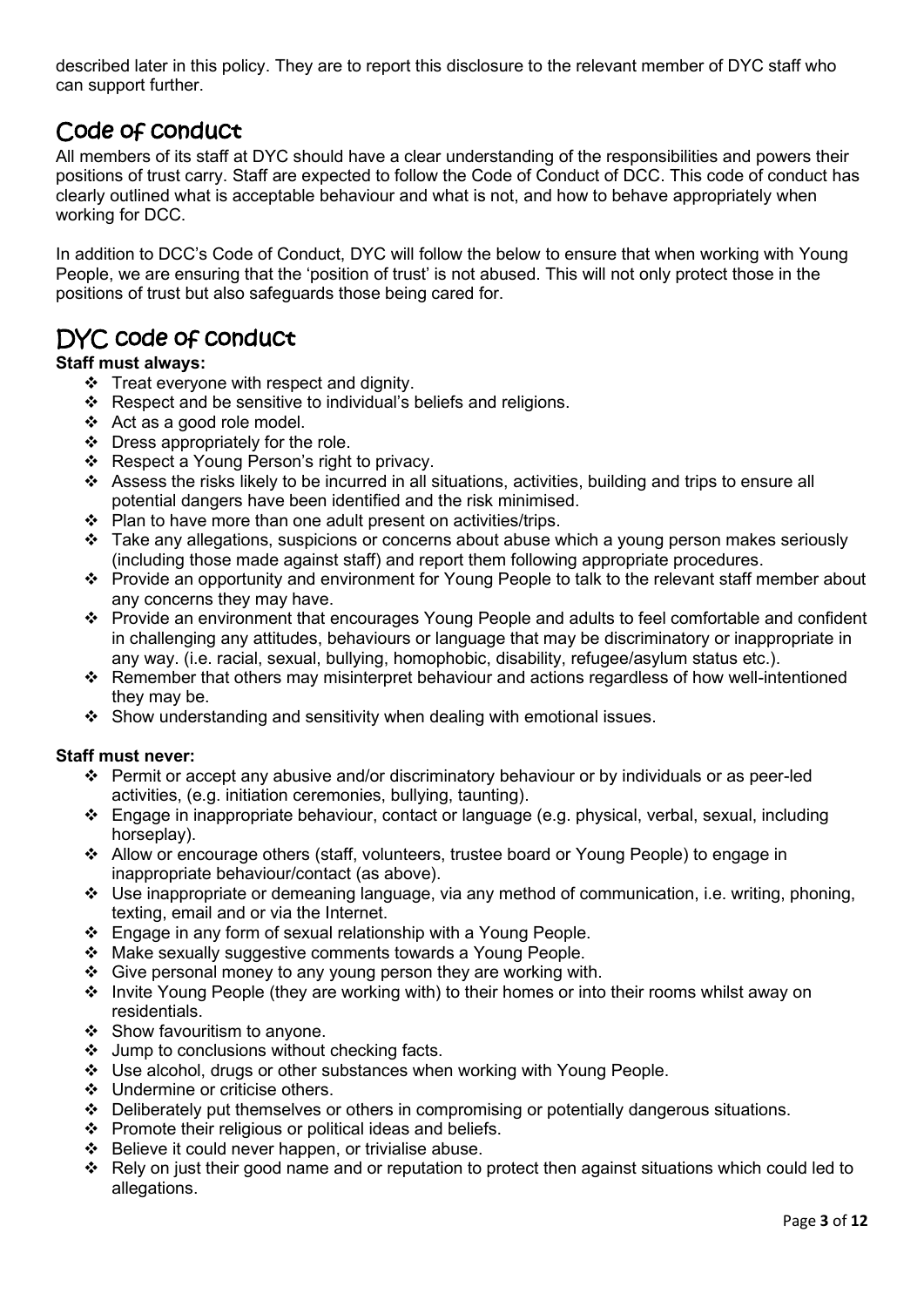- ❖ Promise to keep secrets.
- ❖ Be alone with a young person unless necessary for the task and having let others know of the arrangement and the reason for it.

NB: some of the team building activities carried out by DYC might involve physical contact amongst participants and staff (adult workers), for example; games of tag, or football, this is fine so long as they are carried out in an open environment, (i.e. not in a situation where there is one adult worker alone with participant engaging in physical activities) and a risk assessment is completed to ensure these activities are safe and well planned. Young People must be given the choice to not participate in an activity, should they not wish to.

Compliance with the provisions of this code of code is a requirement of all staff to ensure the highest standards of integrity, honesty and appropriate behaviour in all our work with children and young people.

If any members of staff are uncertain concerning any particular situation, advice should be obtained in the first instance from their line manager.

Staff should read the Standards of Conduct carefully, as a breach of any part of the code may lead to disciplinary proceedings or dismissal. In the event of any criminal offence being committed, staff may be liable to prosecution.

Staff should be aware they are required to be positive role models for children and young people and therefore;

- ❖ Never create or develop an inappropriate relationship with any individual or group of children and young people. Staff must be aware that as adults they have a powerful influence over young people and any of that power should not be used in an inappropriate manner.
- ❖ Must not use unacceptable language when engaging with children and young people. Staff should not swear, use or tell inappropriate jokes, or use racist, sexist, homophobic or other discriminatory language. Staff should never "put down" children and young people when they are talking to them. Staff should actively encourage the use of positive language and praise when working with children and young people.
- ❖ Should be aware that whilst casual dress is often vital for work with children and young people, their choice of clothes should be appropriate for the work they are undertaking.
- $\cdot \cdot$  In addition to the health and safety issues addressed above staff must also be aware that that young people growing into adulthood are undergoing physical changes which might make them vulnerable to certain suggestions and aware of the visual appearance of others.
- ❖ Staff should not force their views and opinions on children and young people but give them the space and time to work things out in their mind; challenge should lead to their learning and growth, rather than conflict or tension.
- ❖ Personal grievances and personal issues between staff should on no account be discussed with children or young people. Any grievance between staff should be resolved by following the grievance procedures.
- ❖ Staff should not become overly familiar, with respect to physical contact or a sexual relationship, with children and young people and must be aware of the dangers of leaving themselves open to accusations. Care must be taken to ensure adequate adult supervision and staff gender balance in relation to activities. All staff must consider situations where they could be in vulnerable one to one situations and try and avoid them or implement control measures, e.g. being alone with a child or young person at the end of an event, where the child or young person is of the opposite gender to the staff member.

#### *DYC recognise that there may be a time when they come into contact with Young People outside of the working environment.*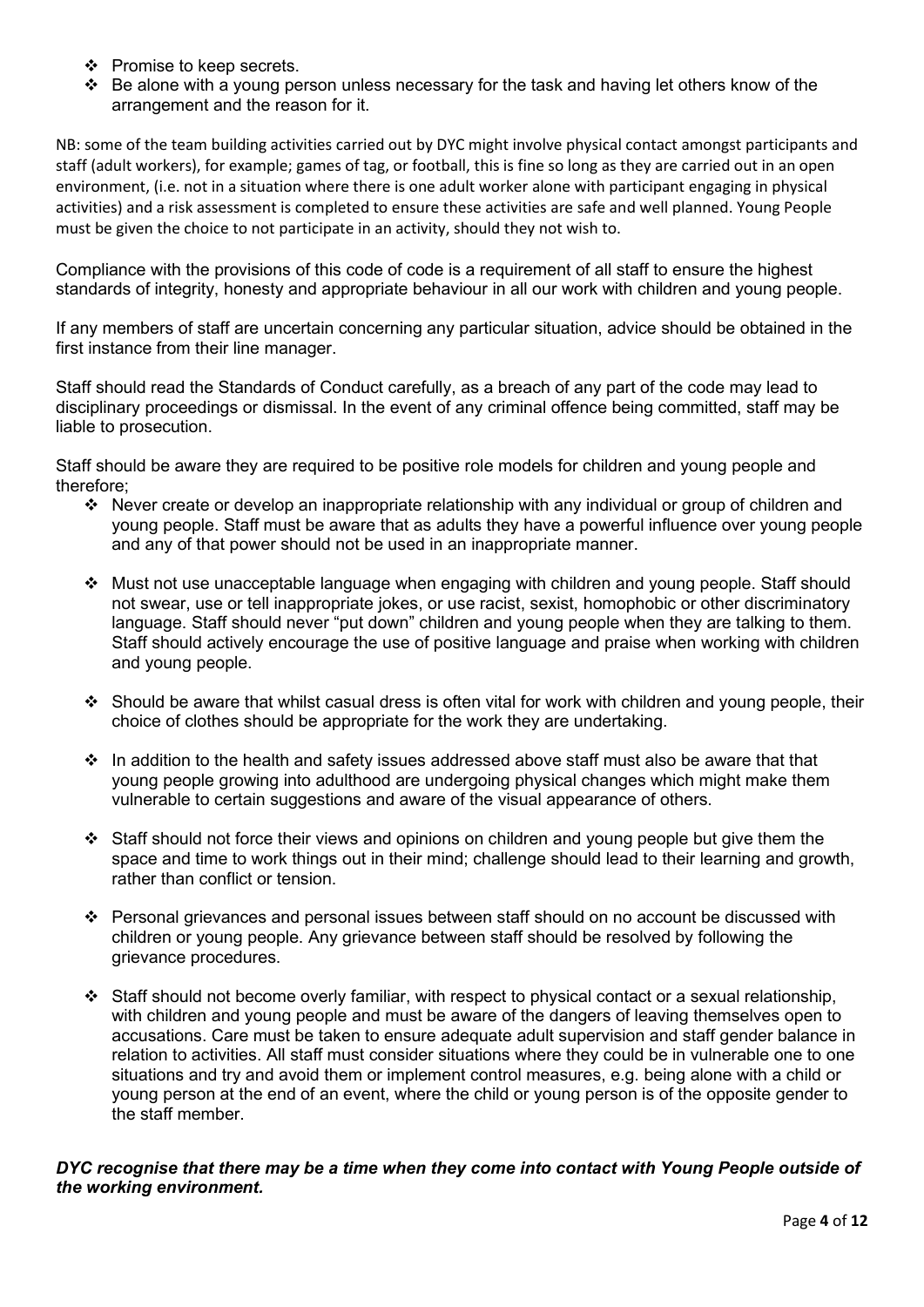- ❖ Staff must be alert to situations outside of work. Where a worker may meet a Young Person in a social context, who is known to them through work, the worker must remember that they are never off-duty i.e. they are still working and must adhere to code of conduct.
- ❖ Any inappropriate relationship with Young People where a worker arranges to be alone with Young Person (whether in work or outside) is an abuse of power and a dismissible and/or criminal offence.
- ❖ Dealing with conflict- never use physical force against Young People. Staff should be aware of tensions building up and potential situations at the earliest possible point. Sanctions and restraint may be necessary in extreme situations; however, staff will receive training during the induction period in dealing with conflict. It is important to remember that the protection of other children/young people, staff and volunteers and the designated officer's own safety is a priority in situations of conflict.

# Lone Working

DYC recognise that in most situations it is best practice to have at least 2 responsible adults or members of staff present when working with children and Young People. However, DYC also recognise that in some circumstances, it may be appropriate or necessary for a staff member to have one-to-one contact with a Young Person or supervise a small group of Young People on their own. An example of this might be if a Young Person in our group becomes ill or asks to speak to a trusted adult alone or our work involves one-toone mentoring or consultation/project work with a group of Young People.

Where working alone with a Young Person(s) is unavoidable the staff member must;

- $\cdot \cdot$  ensure that other staff are aware of their meeting, date, its purpose and duration. Where possible, rooms offering privacy from being overheard but where individuals are visible to others e.g. through glass doors, windows, are always used where possible.
- ❖ The 'contact/meeting' needs to be logged and recorded via our systems. This includes the use of DCC Lone Worker logging system when appropriate.
- ❖ Sessions should not be for extensive lengths of time.
- ❖ Where appropriate or possible, parents and carers need to be informed of the 'contact/meeting', and consent needs to be given.
- ❖ Parents/carers and Young People need to be made aware of what they need to do if they have any concerns. Safeguarding Policy should have been shared prior.
- ❖ When lone working, staff ensure they have a charged mobile phone with them at all times, that somebody knows where they are and for how long, and they are aware of the following contact numbers – line manager, lone worker, 24 hour emergency telephone number, emergency contacts for Young People.
- ❖ If during a lone working session a Young Person makes any allegations about the member of staff present or another staff member, the member of staff must ensure the Young Person is safely returned home in the most appropriate manner and then immediately informs Line Managers. This needs to be clearly logged on our systems.
- ❖ If a Young Person becomes distressed or angry in a lone working situation, this must immediately be reported to the Line Manager who will take appropriate risk assessment action.
- ❖ If the purpose of this 'meeting/contact' is a disclosure, then a disclosure form must be completed and safeguarding steps described later in this policy must be followed.

### The use of Virtual Meetings and TEAMS

DYC have recognised a growing need to incorporate the use of digital media platforms, an example of which is TEAMS, in order to communicate and hold virtual meetings with our colleagues, Young People and parents/carers/guardians.

It might be appropriate for Young People to be invited to join virtual meetings in order for them to be able to engage in or access the work we carry out. In this case, an email address needs to be provided, this can be either a parent or Young Person's email address, in the event this is a Young Person's email address and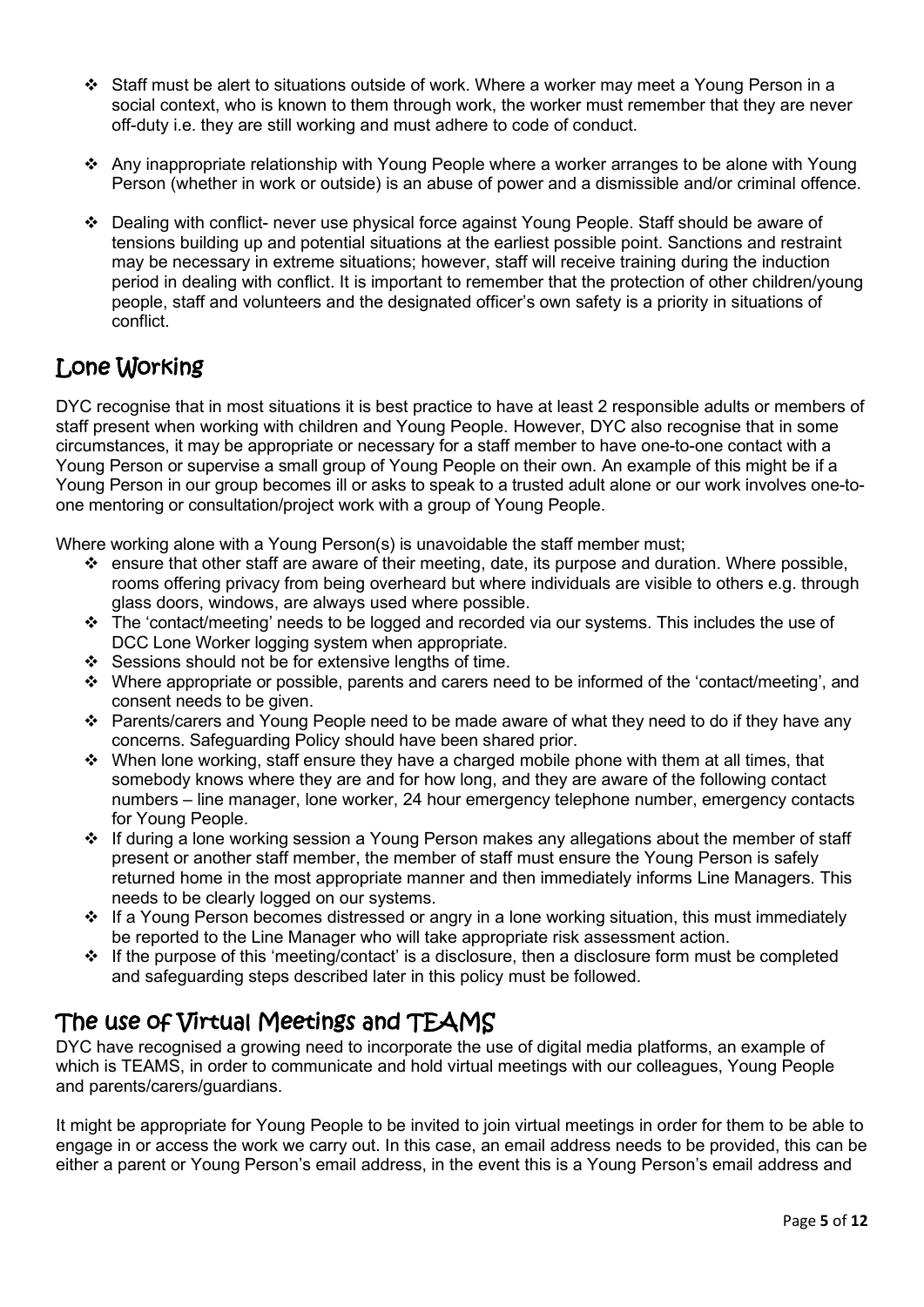the Young Person is under the age of 18, parental permission must be given for us to use this. This is obtained through our parent consent form.

Parents/carers and Young People must be made aware that these meetings will involve a group invitation and that other members of staff, partners and Young People/parents will be able to view the provided email address and invitation list. This will be made clear in consent forms and be reflected in our Privacy Notice.

During virtual meetings organised by DYC, Youth Council members will be under the supervision of a suitably qualified and experienced member of staff and every care will be taken to ensure the health, safety and welfare of the Young People.

DYC will also host what is called a 'channel' within TEAMS, this is a platform similar to that of social media whereby members can post, access documents and discuss topics. This is a private channel and members must be added into this via a moderator or admin in order to access its content. This will be managed/monitored in the same way any social media platforms would be, as identified in this policy.

There may come a time when DYC Young People will have to access external virtual meetings arranged by an external partner organisation. Where appropriate, a DYC member of staff will also be available to supervise and attend, in the event there are no DYC members of staff available, Young People will only be encouraged to attend these meetings if there will be another adult (possibly from another organisation) attending and supervising with the relevant clearance, qualifications etc. expected of our DYC staff. The platforms being used might differ to that of TEAMS, for example; Zoom. These platforms might be an 'open arena' and not have the same level of securities enforced by DYC. In order to keep everyone safe, it's important that Young People are advised not to give any personal information in this environment, and to treat any event like that as if they would their personal social platforms, for example; not disclosing addresses, which school they attend, telephone numbers etc.

It is expected that everyone participating in Virtual Meetings adhere to the same expectations described in our Code of Conduct, for example; to be appropriately dressed, respectful and good role models.

It is also asked that when participating in Virtual Meetings, attendees consider their choice of venue. It is not recommended that attendees access these meetings in a public place, for example; a café or public park etc. this is because of the nature of some of the things that might be discussed. If this is unavoidable, then proper measures need to be taken to ensure confidentiality. In this situation, attendees are recommended to use the 'chat function' rather than communicating verbally and suitable headphone equipment be used in order to access the discussion. It is also recommended that when attending these meetings virtually from home, the attendee takes into account their setting and what might be visible in the background, for example; personal items, family photos etc. It's advised that the attendee 'risk assess' this and consider using the 'background' or 'blurring' tool if available. When using the background function, the appropriateness of the background needs to be considered. If it is deemed inappropriate, they attendee will be asked to change this by DYC staff member. If the device the attendee is using, doesn't have these feature, then they may want to consider having their 'camera' function turned off.

DYC recognise that managing and monitoring virtual meetings can be more challenging than managing face-to-face meetings. There is a potential risk of unwanted/uninvited guests attending, DYC will do everything to ensure this does not happen at any of our virtual events, for example; sending out individual invites via TEAMS or Outlook, making use of the 'lobby' tool which means we control who enters and leaves the meeting etc. but we cannot guarantee that partner organisations or externally planned virtual meetings will follow the same guidance. In the event that something does happen, for example; there are in appropriate comments made, verbal abuse, or any participates feel uncomfortable etc. All attendees are advised to end the call and leave the meeting immediately. Incidents need to be recorded and logged on our systems and risk assessment will need to be reviewed.

### Transporting Young People

❖ Car journeys are an example of a setting which may unavoidably require a secluded one-to-one situation. Where possible, 2 members of staff should be present in the vehicle. Car journeys should be undertaken only with a specific purpose relevant to the work of DYC, by prior arrangement and with the permission of the Young Person and their parent/carer.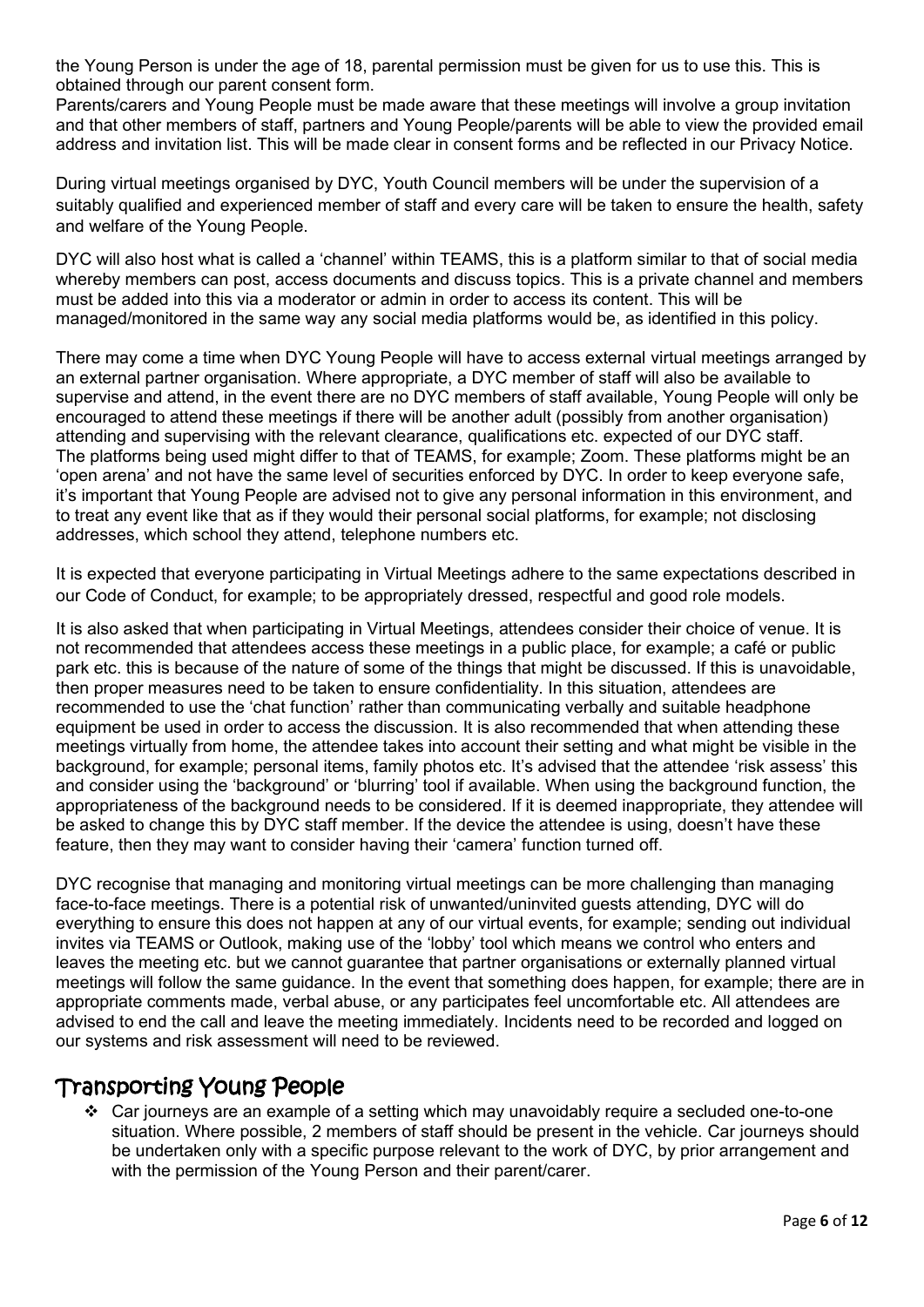- $\cdot \cdot$  In the case of a Young Person urgently needing a lift without prior arrangement, the journey and the reason for it should be immediately reported to Line Managers and parent/carer.
- ❖ Staff who use their own vehicles for transporting Young People must ensure that the vehicle is roadworthy, appropriately insured, that the maximum capacity is not exceeded, and that they are fit to drive. The driver is legally responsible for ensuring all passengers wear seat belts and that younger / shorter children use car seats where required under current legislation. Currently a child must use a booster seat until they are 12 years old or 135cm in height, whichever comes first, but check for any updates.
- ❖ If behaviour by a young person is sufficiently inappropriate to be putting staff, or other passengers at risk whilst driving, the driver should park the car at the first safe opportunity, take the keys out of the car, and step out of the car in order to call Line Manager and take their instructions.
- ❖ Only staff can transport more than one Young Person to and from group sessions. Under these circumstances staff may drive a maximum of three Young People. If a car can accommodate more e.g. a 7-seater, an additional adult must also be present throughout the time the Young People are being transported.

**Staff should be aware that in respect of their work with children and young people they are never "off duty" during events as a child or young person may require their assistance at any time during the event. To ensure the safety and protection of children and young people staff must be alert and aware of potential risk, harm or danger at all times.** 

### **Confidentiality**

Whilst DYC staff will ensure that Young People's rights to privacy and confidence is respected, there may be times when this confidence is breached. If a Young Person discloses information about themselves or another Young Person, which raises child protection concerns, then these concerns will be reported in line with DYC and DCC reporting concerns procedure available from DYC / DCC. DYC will ensure that the Young Person is involved, consulted and kept informed about what action, if any, is to be taken, and during each step of the reporting procedure.

Any personal information gathered about a young person will be stored in a safe and confidential place, only those who need to know will have access to this information, (i.e. staff member involved, designated safeguarding officer and line manager/chief executive). It may be necessary to pass this information on to the relevant authorities, such as, social services, police, NSPCC, and either parents/guardians or carers when a child protection concern has been raised. When doing so, DYC will, where possible, ensure that the young person is involved and gives consent in making that decision, however there may be occasions where this is not possible as information has to be passed on against the young person's will and without their consent. The only situation when a referral can and will be made without the consent of the young person will be if that young person, or someone else, is at serious risk of harm (e.g. significant harm). DYC staff will ensure that any information gained or given will be treated with the strictest of confidence. Young People will be consulted and involved in the decision-making process. For further details please refer to DYC confidentiality policy.

### **Confidentiality Issues with Children and Young People:**

Staff must never indicate to a child or young person that you would keep secrets. A feature of sexual abuse in particular is the secrecy that exists between perpetrator and young person. Staff/Volunteers can find themselves pulled into this relationship in a destructive way. Consequently, support workers must discuss their concerns with BYC's designated staff member with responsibility for Child Protection at the earliest opportunity.

Approaches from young people along the lines of, "If I tell you something, you won't tell anyone else will you?"- should be met with a firm but gentle explanation, for example "I can't promise that I won't share this with anybody else, if I feel that there is a situation that may put you or anybody else in danger. What I can promise is that I will not do so without letting you know" The child or young person may then choose not to tell, but usually they are looking for someone to help them break out of their secret. For children and young people who do not tell, the Staff / volunteer should make sure the young person knows of organisations that may operate in confidence. (E.g. child line, incest survivors groups).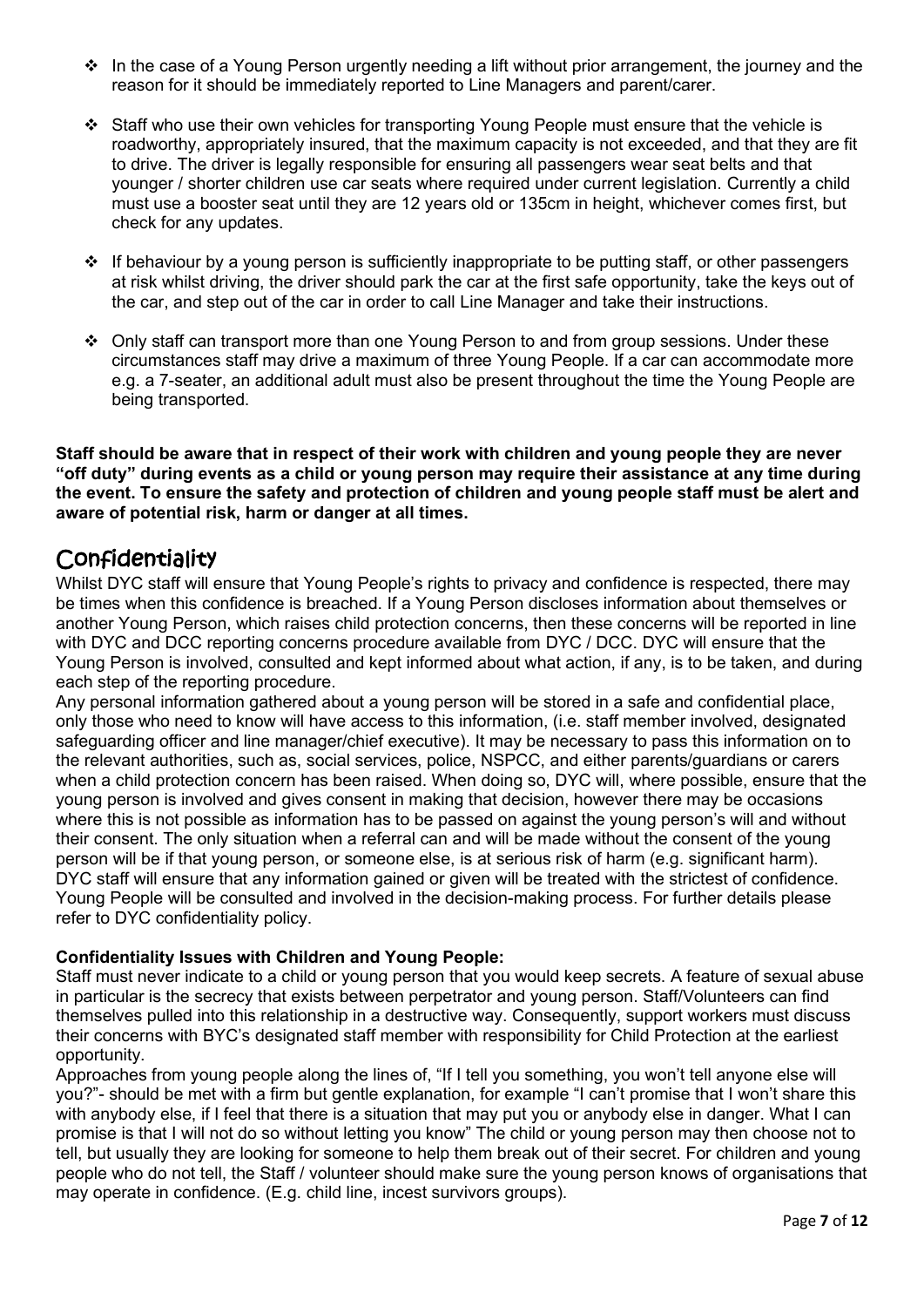# Child protection

### **What is abuse?**

Child abuse occurs when a child or young person has suffered from, or is at significant risk of suffering from ill-treatment or impairment of development, by any persons who knowingly collude with or fail to prevent the ill-treatment of the child by ensuring reasonable standards of care and protection.

- ❖ All staff and volunteers should be aware that abusers are not just strangers; they can include parents, carers, family members, friends, people in positions of trust/authority, other children and Young People, anyone who has contact with children and Young People.
- ❖ It is also important to remember that although most abusers are men, women also abuse. Abusers come from all backgrounds, races, classes and professions.
- ❖ Children and Young People who are abused are often abused by an adult they know and trust.
- ❖ Disabled children and Young People are more vulnerable to abuse. They are more dependent on intimate care and occasionally they may be less able to tell someone about or escape from abusive situations.
- ❖ Misunderstandings and misinterpretations of different cultural and religious beliefs and practices often means that children and Young People from these communities may be more vulnerable to abuse going undetected and often statutory services fail to meet the needs or deliver appropriate services to these children and Young People.

### **Types of abuse**

There are four defined categories of abuse, although it is important to remember that abuse will often fall into more than one category at any one time:

- ❖ Neglect the persistent or severe neglect of the child/young person, including failure to meet the child's basic physical and psychological needs, i.e. food, warmth, shelter, clothing, care and protection.
- ❖ Physical any form of non-accidental injury, or failure to protect from injury to a child/young person, this may involve, hitting, shaking, poisoning, throwing, burning/scalding.
- ❖ Emotional severe or persistent rejection or emotional ill treatment of the child/young person, which would negatively affect the emotional or behavioural development of the child/young person.
- ❖ Sexual the actual or likely sexual exploitation of the child/young person by any person, whether or not that child/young person is aware of what is happening. This would include physical contact (penetrative or non-penetrative) and non-physical contact (looking at pornographic materials, watching sexual activities).

#### **It is accepted that in all forms of abuse there are elements of emotional abuse, and that some are subjected to more than one form of abuse at any one time.**

Attention must be drawn to other sources of stress Young People and their families can experience, such as, social exclusion, domestic violence, and mental illness or drug/alcohol misuse. These areas may have a negative impact on the young person's health and development, if your notice that a young person's wellbeing is being adversely affected, then the same procedures must be followed.

#### **Recognising abuse**

The following information is designed for you to use as a guide to help you become more alert to and aware of the signs of possible abuse, *it isn't intended to turn you into an expert.*

Recognising possible abuse is a complex and complicated procedure and **it is not your responsibility** to decide whether a young person has been abused or is at significant risk. However, **you do have a responsibility to act on any concerns and report them** in accordance with your reporting procedures.

Neglect – this can be a difficult form of abuse to recognise, and yet it can have some of the most lasting and damaging effects.

*The physical signs and changes in behaviour that may indicate neglect may include:*

• Constantly hungry, perhaps food being stolen from others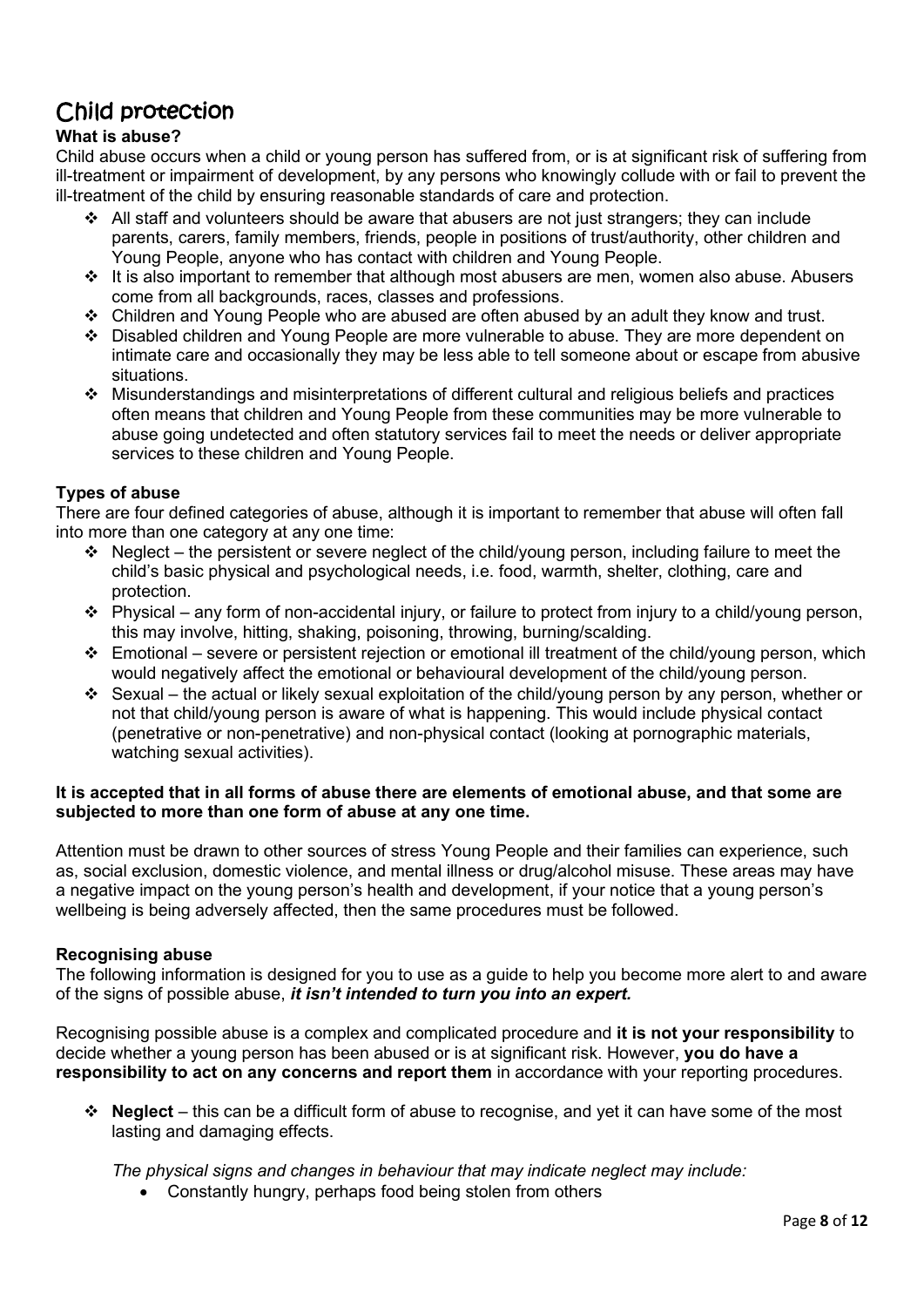- Constantly dirty or in an unkempt, unwashed state
- Inappropriately dressed for the weather conditions
- A loss of weight or being constantly underweight
- Being tired all the time
- Failure to attend medical appointments or not requesting them
- Mentioning of being left alone or unsupervised
- ❖ **Physical abuse**  it's quite normal for Young People to get cuts and bruises as part of their daily life, however, some Young People will have bruising or cuts that could only have been caused nonaccidentally. Important indicators are where on the body the bruises or injuries occur, whether an explanation was given or the lack of explanations fits the injury, and also whether there was a delay in seeking medical treatment when treatment may be quite necessary.

*The physical signs and changes in behaviour that may indicate physical abuse may include:*

- Injuries that cannot be explained on any part of the body
- Bruises which reflect hand marks or fingertips from slapping or pinching
- Cigarette burns, bite marks, broken bones, scalds
- A fear of approaching parents for an explanation
- Aggressive behaviour or severe temper outbursts
- Flinching when touched or approached
- Depression, withdrawn behaviour
- Running away from home
- Reluctance to get changed
- ❖ **Emotional abuse**  again this can be very difficult to identify, often those who appear well cared for may be emotionally abused by being put down or belittled. Also, some Young People may be receiving little or no love, affection and/or attention from their parents/guardians/carers. Also, those not allowed to mix/play with others may be experiencing emotional abuse.

*The physical signs and changes in behaviour that may indicate emotional abuse may include:*

- A failure to thrive or grow
- Sudden speech disorders
- Delayed development either physically or emotionally
- Exhibiting neurotic behaviour such as hair twisting or rocking
- Reluctance to have their parents/guardians contacted or approached regarding their behaviour
- Exhibiting a lack of confidence or the need for approval or attention
- Fear of making mistakes
- Exhibiting self-harming behaviour
- ❖ **Sexual abuse**  adults who exploit their power and use Young People to gratify their own sexual needs abuse both girls and boys of all age's cultures and abilities, including babies, toddlers and Young People. More often than not the young person's behaviour will cause you to be become concerned; however, there are physical signs which highlight concerns. In all cases Young People who talk about sexual abuse do so because they want it to stop. Therefore, it is vitally important that they are listened to and taken seriously.

*The physical signs and changes in behaviour that may indicate sexual abuse may include:* 

- Stomach pains, discomfort when walking or sitting down
- Bruising or injuries to parts of the body that are not normally seen
- Pregnancy
- Sudden or unexplained changes in behaviour and/or mood, e.g. becoming aggressive or withdrawn
- Nervousness or fear of being left with specific persons or groups
- Acting in a sexually inappropriate way with peers/adults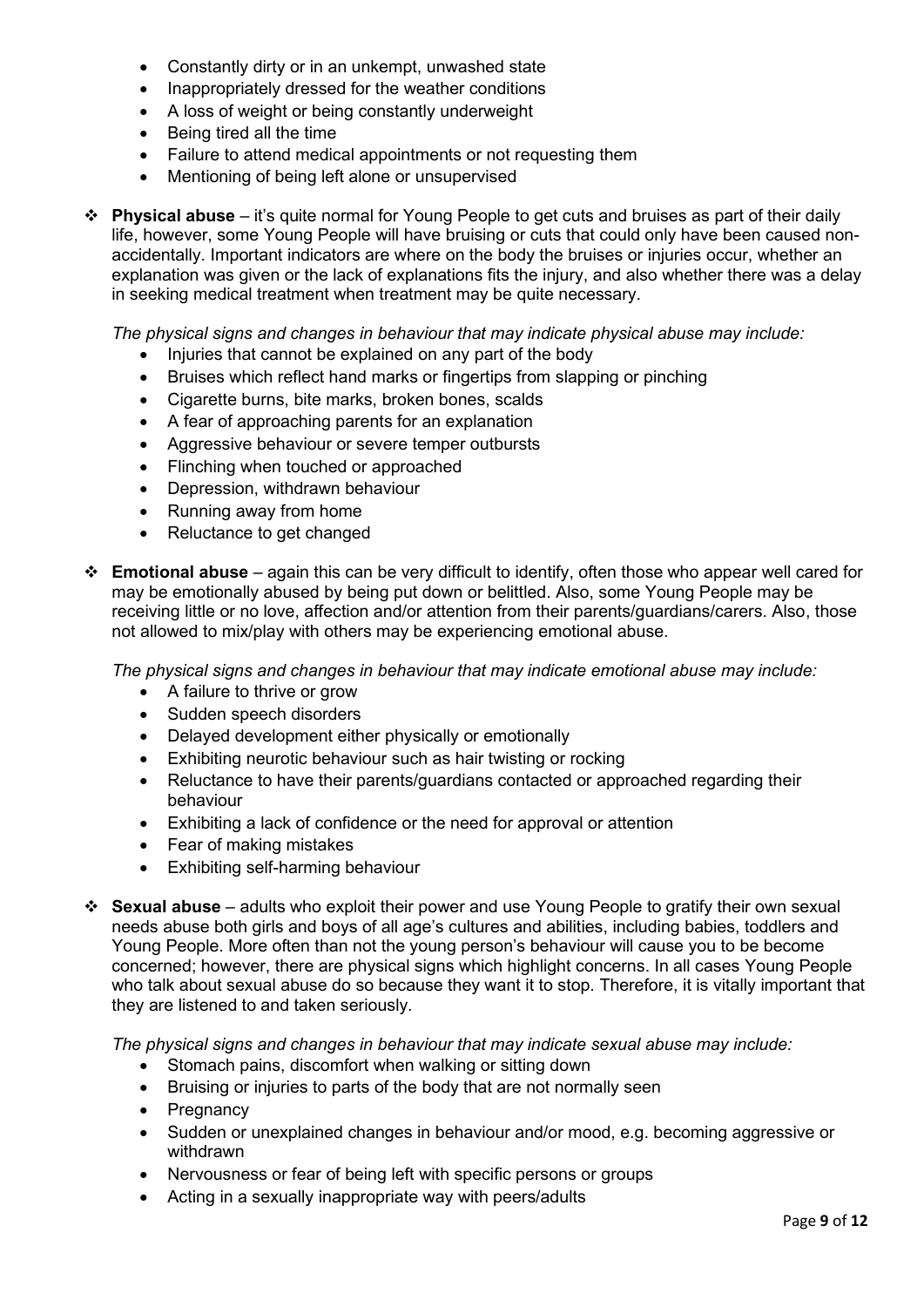- Sexual knowledge/drawings/language which are beyond their development age or level
- Running away
- Self-harm/mutilation, suicide attempts
- Eating disorders such as bulimia or anorexia
- Indicating that they have secrets which cannot be told to anyone
- Bedwetting
- Substance abuse (drug and alcohol)

**It is important to know and remember that these lists are not definitive but should act as a guide to assist you in becoming more aware. Young People may show some of these indicators at some time, but the presence of one or more should not be taken as proof that abuse is occurring or has occurred. As mentioned, it is not your responsibility to determine whether abuse has/is taking place, your responsibility lies with reporting any and all concerns to the relevant and appropriate people.** 

There may be other factors (within the family) for reasons in sudden or noticeable changes in behaviour, such as death, the birth of a new sibling etc.

### Responding to any suspicions, concerns or allegations

*Concerns about a staff member's behaviour, volunteers, or Young Person(s) (whistle-blowing)* 

#### **Action to be taken**

- ❖ Any concerns must be raised with the staff members' line manager and/or the safeguarding designated officer, immediately.
- ❖ All staff has the right to report any concerns or suspicions they may have about another member of staff in confidence and free from harassment, being treated unfairly or being penalised.
- ❖ Where an allegation has been made about a member of staff they will receive support throughout the process and thereafter is necessary, as agreed with their line manager.
- ❖ All procedures will adhere to DYC disciplinary policy, support mechanisms put in place by DYC must not jeopardise any investigation or put young people at risk.

#### *Concerns about a young person and responding to disclosure*

#### **Action to be taken if you have a concern about a young person's safety and well-being:**

- ❖ Act immediately.
- ❖ Follow the steps outlined in the section below 'if a young person confides in you, you must'.
- ❖ Inform the designated safeguarding officer and your line manager with as much information/details as soon as possible.
- ❖ Keep a detailed record of what you witnessed, heard or were told.

#### **Action to be taken by the safeguarding designated officer and or manager:**

- ❖ Act immediately.
- ❖ Consider if the young person is in immediate danger, if so; contact the police, social services and or parents. Follow procedure as above.
- ❖ If the young person is not in immediate danger, find out as much as possible about the situation or incident from the young person, do not ask interrogating questions, and just ask questions for clarification only as further questioning may jeopardise any future investigation.
- ❖ Allegations or suspicions made about a member of staff must be dealt with in accordance with DYC disciplinary policy and procedure.
- ❖ Contact the local safeguarding team. In the case of DCC, First Contact should be called. Details available at [www.durham.gov.uk](http://www.durham.gov.uk/) You can obtain details of other social services from [www.direct.gov.uk.](http://www.direct.gov.uk/)
- ❖ You may also need to agree with the local social services team about ongoing support for the young person, once any concerns have been made.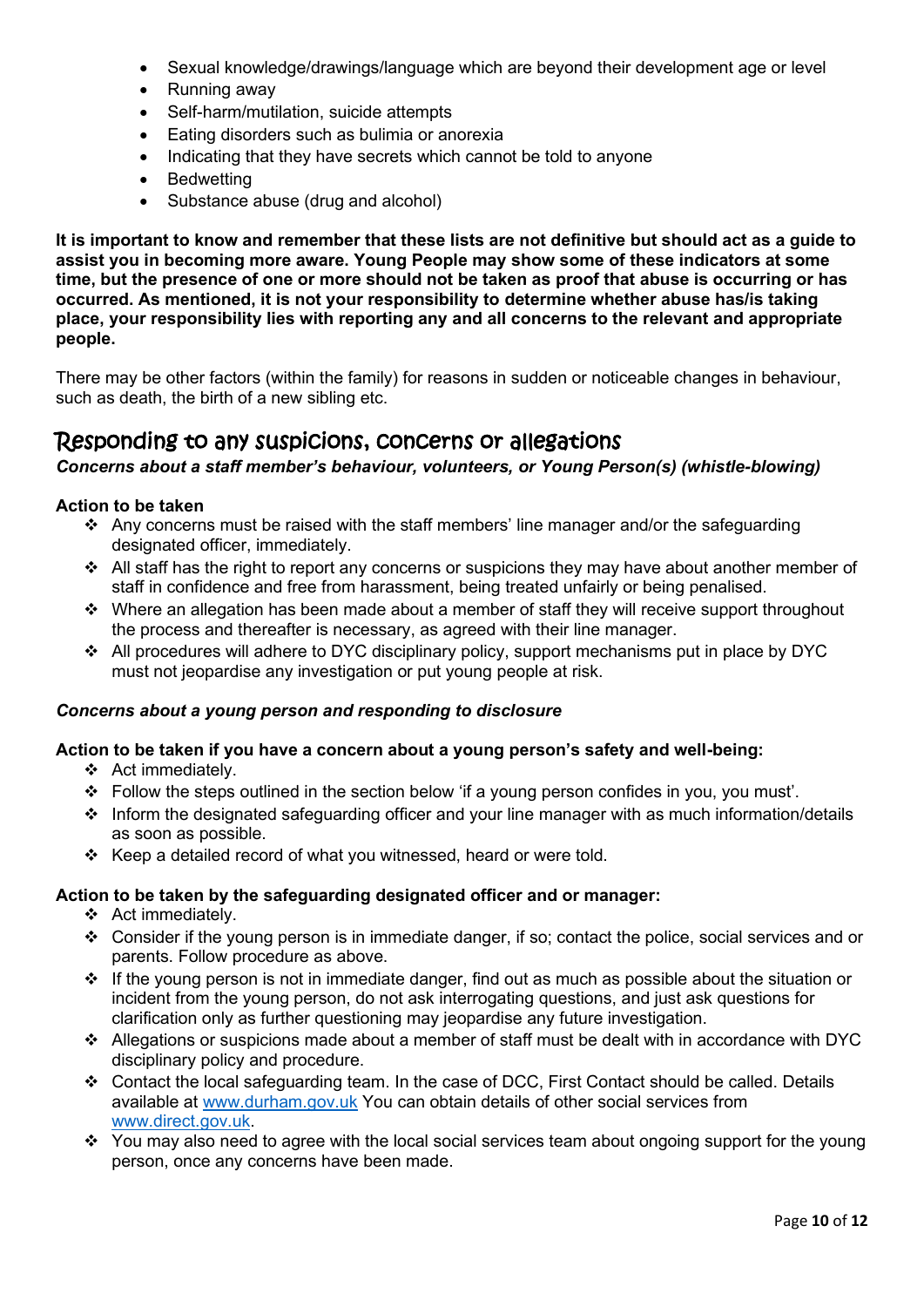❖ Make records of the disclosure as soon as practical on an incident recording form, in as much detail as possible and in the young person's words rather than interpreting them. Ensure these records are kept securely and confidentially.

### **Action to be taken if the young person is in immediate danger:**

- ❖ Contact the police by dialling 999.
- ❖ Get medical help if necessary.
- $\div$  Refer the young person to the local social services team or emergency duty team (if out of normal office hours). Give them as many details as you know, and what any future action may be.
- ❖ Contact parents or carers. DO NOT contact them if this will place the young person or others in the household at further risk of harm. If this is the case contact the police.
- ❖ As soon as possible inform the safeguarding designated officer and your line manager.
- ❖ Record all the details on the relevant incident/disclosure forms.

#### **If a young person confides in you, you must:**

- ❖ Stay calm and approachable; do not let your shock show.
- ❖ Listen very carefully to what is being said without interrupting.
- ❖ Explain at an appropriate time as early as possible that the information being given by the young person will need to be shared and passed on to others – but stress only to those who need to know. Do not in any circumstances promise to keep it a secret.
- ❖ Make it clear that you are taking them seriously and acknowledge how difficult this must be.
- ❖ Allow the young person to speak at their own pace.
- $\div$  Reassure the young person that they are doing the right thing in telling you.
- ❖ If you need to ask questions, then only ask questions for clarification, avoid asking questions that suggest particular answers, avoid asking probing questions – you do not need to know all the details that is the job of the experts and you might jeopardise a future investigation.
- ❖ Let the young person know what will happen next, who you will report the information to, what will happen once it has been reported.
- ❖ Record all the details of what was said, use the exact wording used by the young person, do not try to interpret any of the information yourself, record details such as names mentioned, dates, times, who the information went to, what action was taken next, don't forget to sign and date the form (see incident/disclosure form).

DYC staff will always ensure that the young person's welfare is paramount when considering what action will be taken. DYC will also take into account the age and maturity of the young person, involving them in any decisions being made concerning them.